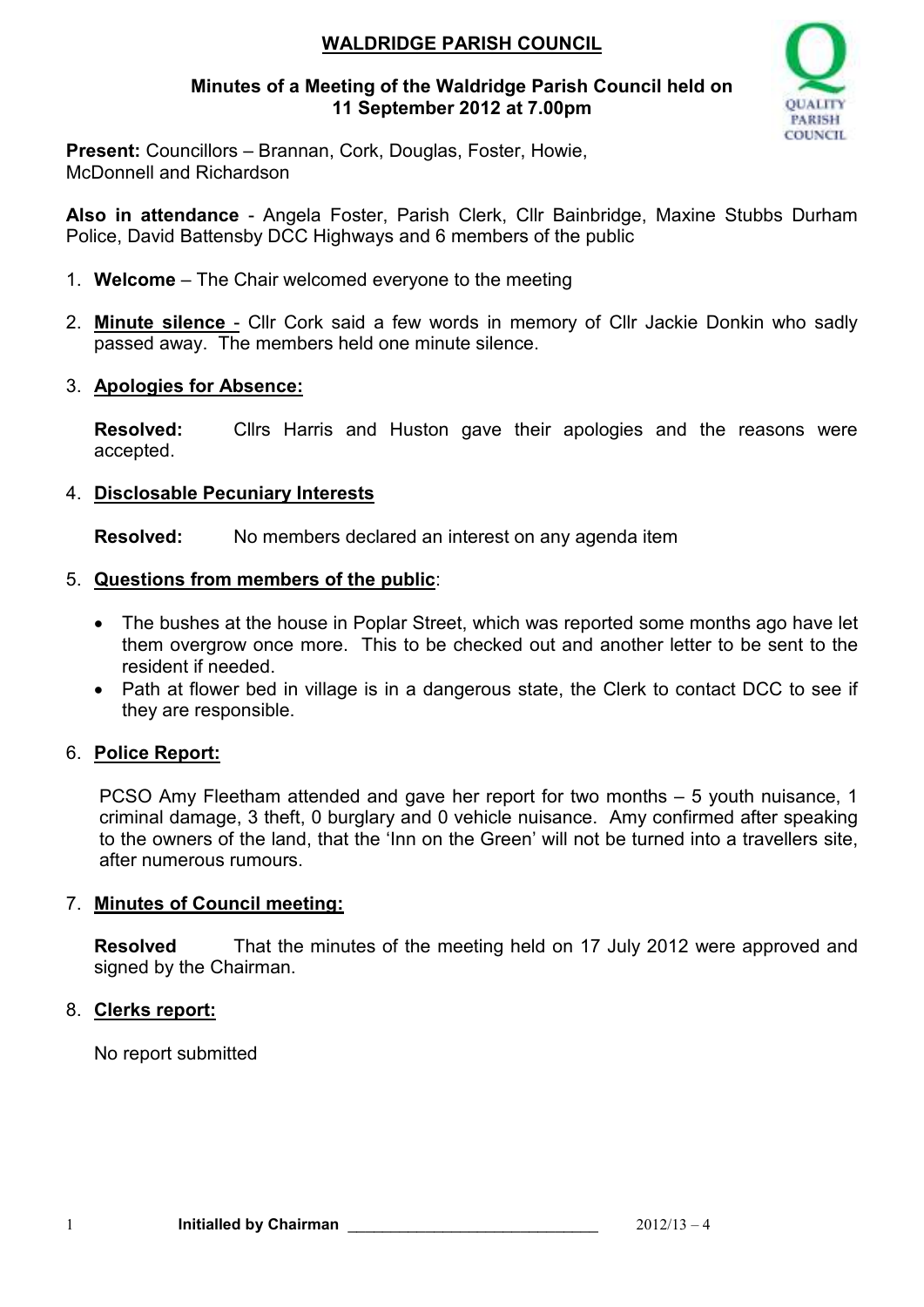#### 7. **Parish Matters and on-going items**

#### a) **Planning applications received**

#### **To consider any planning applications received after the agenda was published.**

| 2/12/00198/FUL | 22 Aberwick Drive<br><b>Chester-le-Street</b><br>Durham<br>DH <sub>2</sub> 3TG                 | Two storey extension to the<br>front                                                |
|----------------|------------------------------------------------------------------------------------------------|-------------------------------------------------------------------------------------|
| 2/12/00205/TPO | 104 Warkworth Drive (REAR<br>OFF)<br><b>Chester-le-Street</b><br>Durham<br>DH <sub>2</sub> 3TW | Reduction of branch back to<br>branch bark ridge of beech<br>tree (TPO C-L-S $17$ ) |

*Resolved: To recommend approval.*

- b) **To consider any planning applications received after the agenda was published.** 
	- *Nothing to report*
- c) **Memorial for Jackie Donkin**  Placing a seat with a plaque in the village play area in memory of Jackie and giving a cheque to McMillan Nurses was discussed

*Resolved: It was agreed to purchase a seat, plaque and give £30 to McMillan Nurses in lieu of flowers.* 

d) **Code of Conduct** –The Clerk distributed the revised Code of Conduct with some amendments, which was previously adopted July 2012.

*Resolved: Pursuant to the Localism Act 2011, Waldridge Parish Council has adopted the revised Code of Conduct to take effect from 1 September 2012.* 

- e) **Co Durham Plan**  The plan is ready to be viewed. Consultation events are being held where the members are recommended to attend.
- f) **Millennium Green**  A resident's letter was received asking for the bushes on the green to be pruned. This to be handed to the NIB working group. Brian to check out the green regularly and prune if necessary.
- g) **Vacancy**  The vacant post has been advertised, if an election is called it will be held on 14 November.
- h) **Tree guard**  The costs received for a wooden tree guard for the Royal Oak were discussed. It was suggested putting a plaque on to celebrate the Queens Jubilee

*Resolved It was agreed to purchase the smaller guard at £32. It was agreed to get costs for plaque.*

- i) **Section 106 monies** Ideas were briefly discussed, it was agreed to bring to the next meeting to discuss further and then invite the art designer from DCC to a separate meeting.
- 2 **Initialled by Chairman** \_\_\_\_\_\_\_\_\_\_\_\_\_\_\_\_\_\_\_\_\_\_\_\_\_\_\_\_\_ 2012/13 4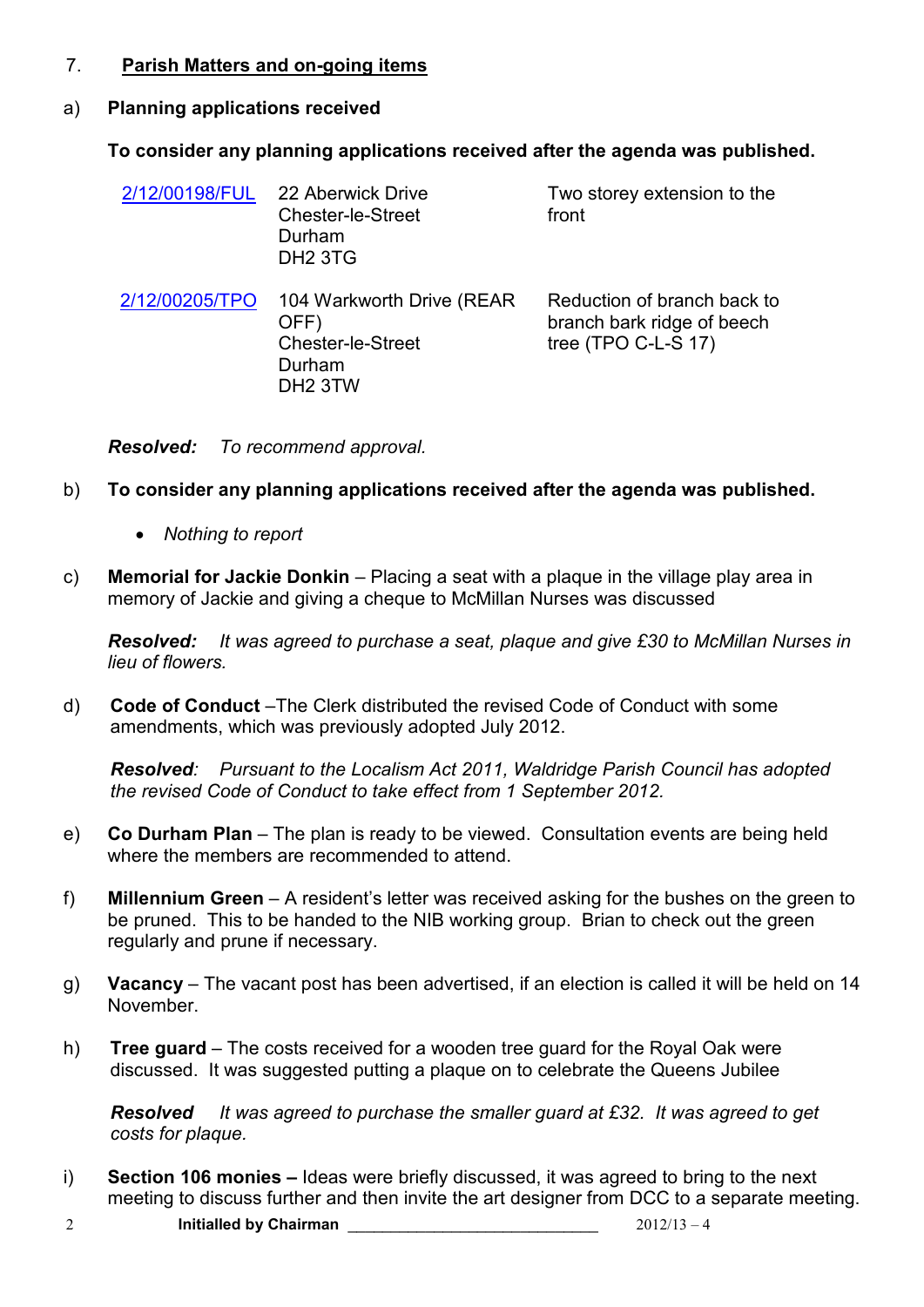- j) **Inn on the Green**  Mr and Mrs Bowery attended the meeting to discuss the recent amendments to their plans. They have asked the Parish Council for a letter of support in relation to the building being turned into a house, which was agreed at a meeting in September 2011. The members agreed to send the letter of support for the original planning application. They discussed the size of the fence they plan and the new path suggestion. They noted if the original path at the front of the building is made public right of way, that they would resist this.
- k) Update from award ceremony / NIB meeting / winter bedding Cllr Cork gave an overview of the ceremony and noted the Council won a silver award.

*Resolved: The cost of winter bedding £2,220.00 was agreed.* 

l) **Flower show / Fun day / Halloween –** This will be brought to the next meeting. The lights for Halloween were discussed.

*Resolved: It was agreed to purchase 2 x double lights at a cost of £40.00 each.* 

m) **Neighbourhood meeting** – The members noted the meeting which was held 18<sup>th</sup> July did not help them in their decision to prepare a plan. It was suggested waiting for the Co Durham Plan to be in place before anything else discussed.

#### n) **Correspondence received**

- i. Waldridge Advisory Group meeting date 19 September
- ii. Standards information session event at County Hall 11 October
- iii. Letter explaining Disclosable Pecuniary Interests was discussed
- iv. A resident enquired about the parish rooms being an internet cafe
- v. Council tax reforms update was discussed

## *Resolved:*

- *i. It was agreed some members to attend*
- *ii. It was agreed as many members as possible to attend, including the Clerk.*
- *iii. All members noted the letter*
- *iv. All members agreed not to go down this route*
- *v. All members noted update*

## o) **Correspondence received after agenda published –** for noting

- Nothing to discuss
- p) **Parking issues parking**  Maxine and David discussed what steps could be taken to reduce speed through the village. They will check out the height of the rumble strips and see if a sign could be installed stating concealed entrance.

The parking bays costs were discussed and will be at least £38,000. No more could be done until funding was in place. They agreed to see if markings could be installed on the corner of Poplar Street.

- q) **Welcome sign** This to be placed on the next agenda.
- r) **Best Kept Garden competition –** Cllr Cork noted the winners, these will receive a certificate and garden centre vouchers at the award ceremony. It was agreed to name next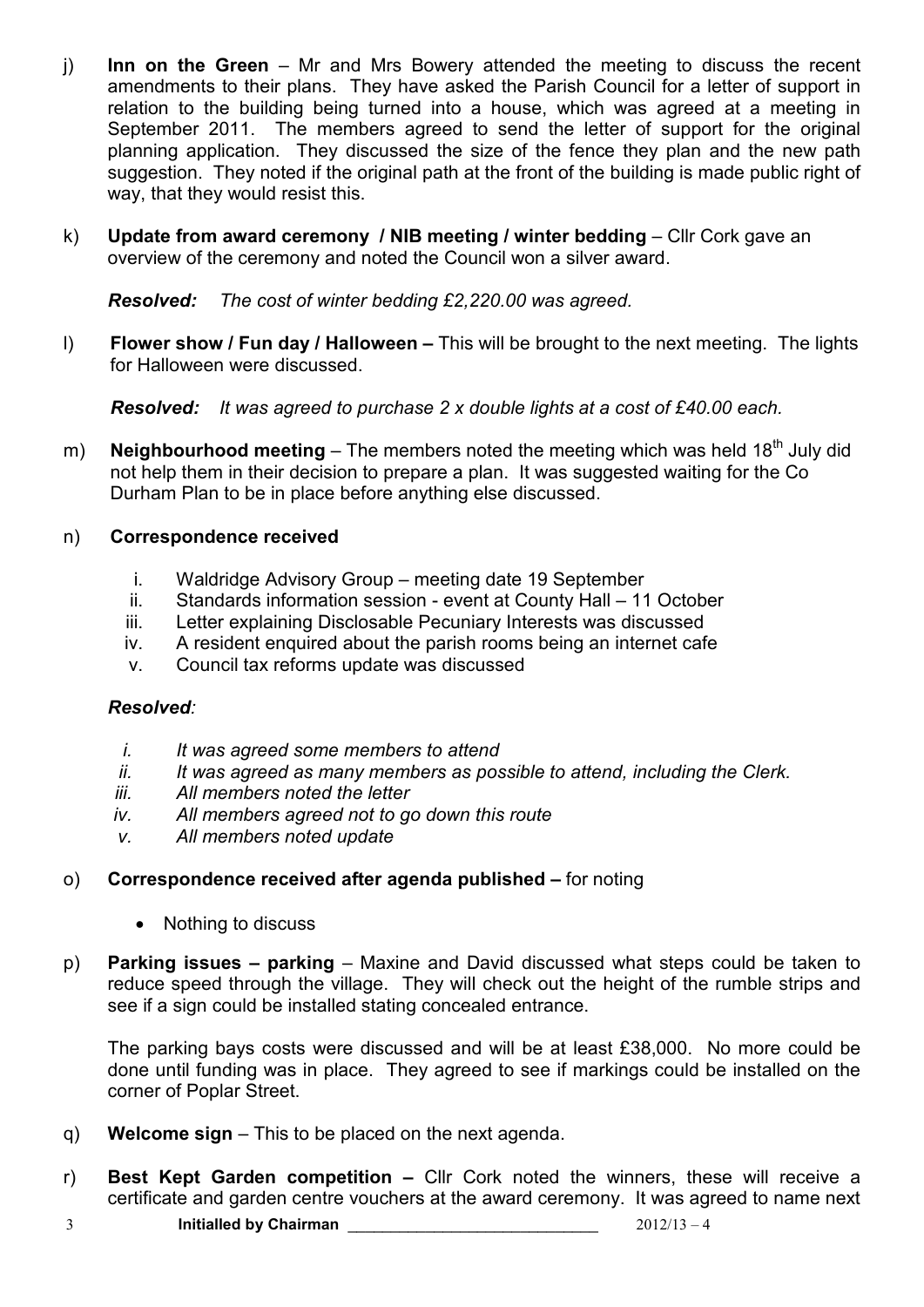years competition and trophy after Jackie Donkin

#### s) **Parish Rooms –**

- i. All work is now complete
- ii. Microwave and cooking utensils/equipment needs to be bought for the rooms
- iii. A laminator is needed, quote received was £65

#### *Resolved:*

- *I. It was noted, the Chair thanked Brian for all the extra work he has done*
- *II. It was agreed to purchase all equipment needed*
- *III. It was agreed the Clerk to purchase laminator*
- t) **Trailer / van**  Further costs of hiring of vans are needed.

*Resolved: It was agreed not to purchase a trailer, but to hire a van for events. More quotes to be brought to the next meeting.* 

- u) **AAP forum updates**  No updates available.
- v) **Urgent issues for noting** (Clerk to use delegated powers if necessary) **and any items Councillors wish to agenda for next meeting** 
	- Prices for petrol grass cutter and strimmer
	- Tombola money
	- £30 for mcmillan nurses